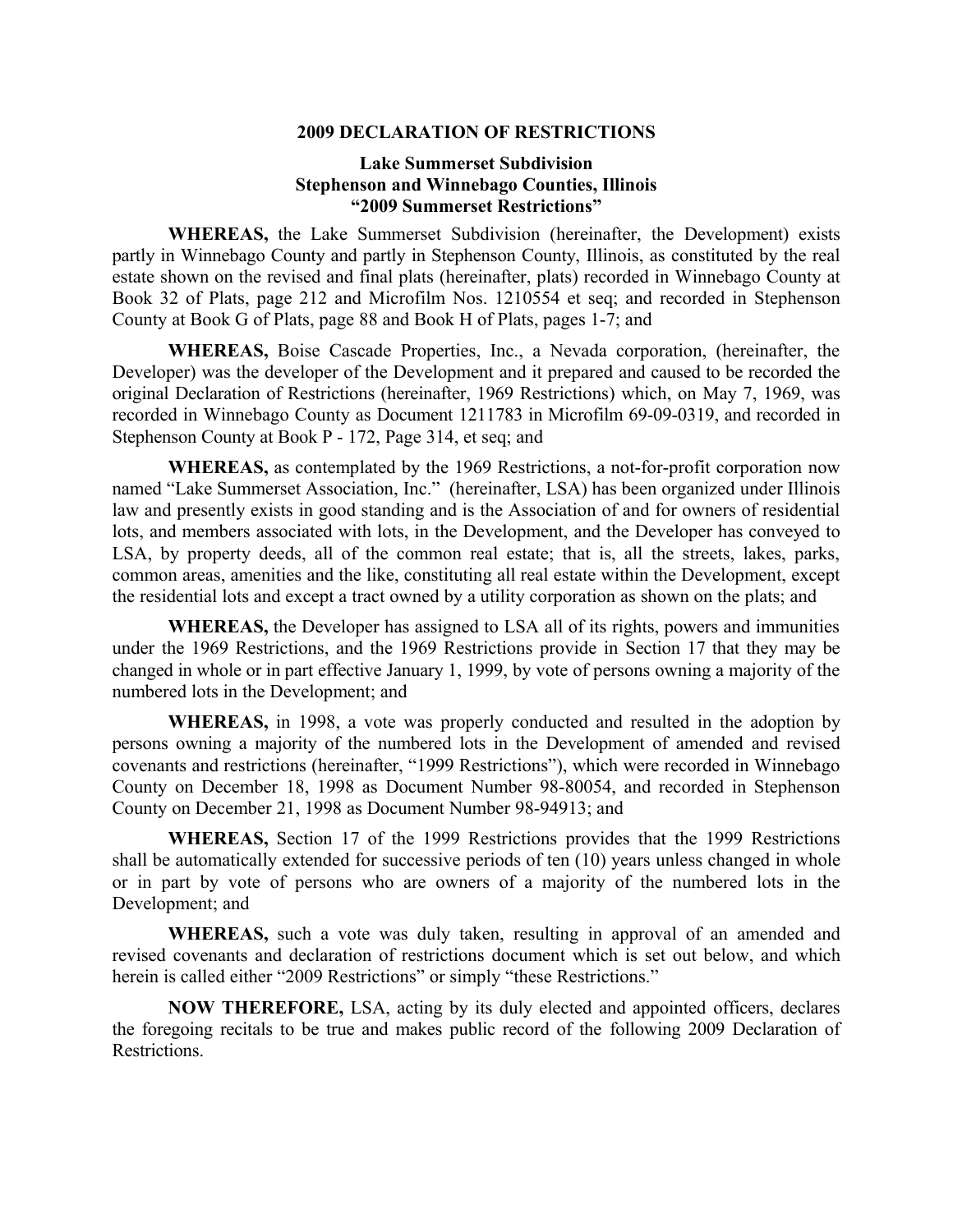# This page to be replaced with included hard copy

**IN WITNESS WHEREOF,** the undersigned Lake Summerset Association, Inc. confirms and declares the foregoing this 29th day of December 2008.

# LAKE SUMMERSET ASSOCIATION, INC.

**BY:** 

Its: President

A T T E S T:

BY:

Its: Secretary

STATE OF ILLINOIS )  $)$ SS.

COUNTY OF WINNEBAGO )

I, the undersigned, a Notary Public in and for said County and State aforesaid, DO HEREBY CERTIFY that Frank A. Miller , personally known to me to be the President of the above-named Corporation, and Marsha Shelly personally known to me to be the Secretary of said Corporation, and personally known to me to be the same persons whose names are subscribed to the foregoing instrument, appeared before me this day in person and severally acknowledged that as such President and Secretary of said Corporation, and caused the corporate seal of said Corporation to be affixed thereto, pursuant to authority given by the Board of Directors of said Corporation, as their free and voluntary act, and as the free and voluntary act of said Corporation, for the purposes therein set forth.

Given under my hand and Notarial Seal this 29th day of December 2008.

 $\frac{1}{2}$  , and the contract of the contract of the contract of the contract of the contract of the contract of the contract of the contract of the contract of the contract of the contract of the contract of the contract

Notary Public

SEAL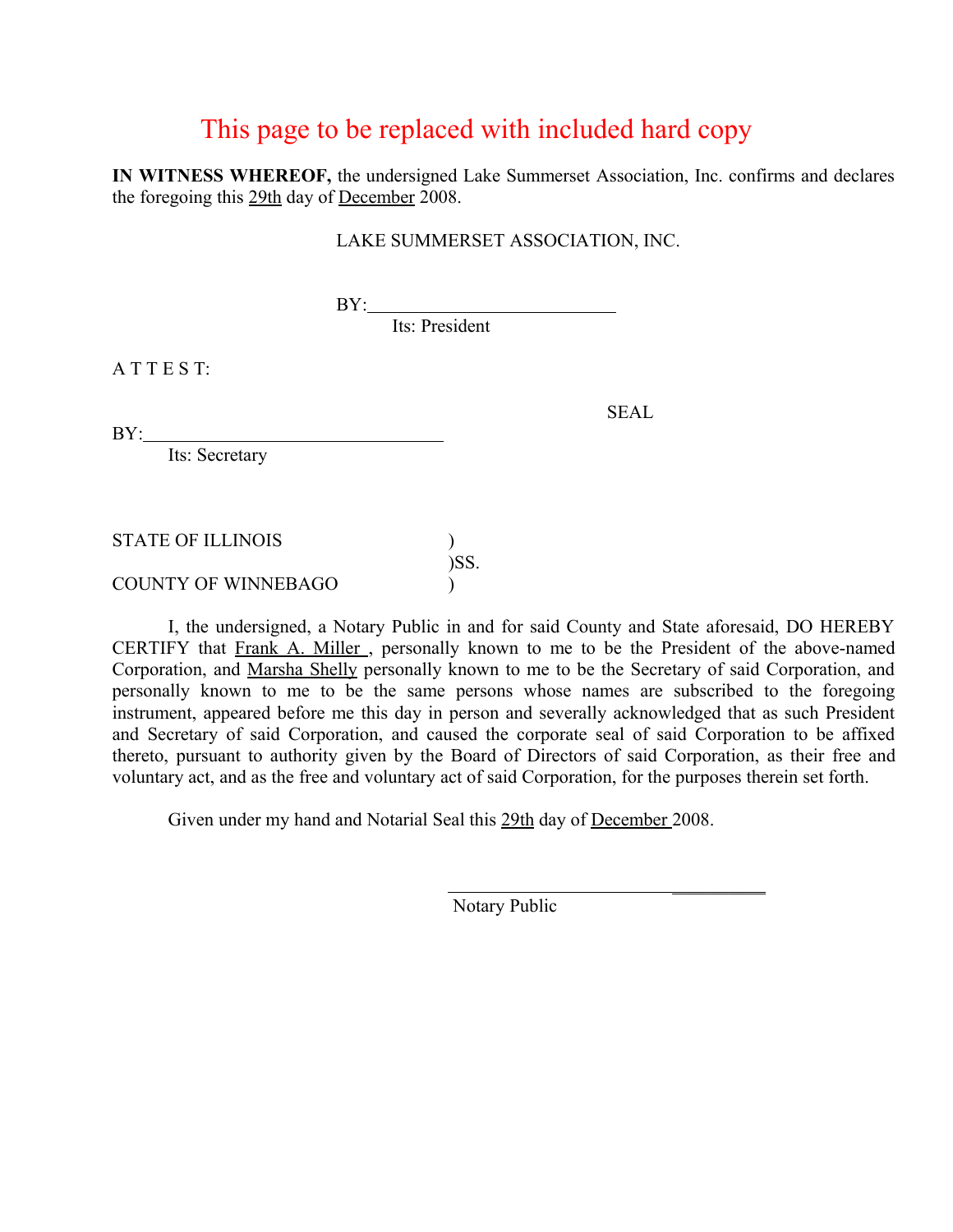#### **Acronyms and Definitions Applicable Herein**

**amenities** means the real estate constituting all streets, rights-of-ways, lakes, parks, and other real estate shown on the plats (excepting only the lots and the land owned by OCLUD or its successor), and including the recreational facilities, improvements to or on said real estate, and additional properties of any kind whatsoever, owned by LSA.

**Board** means the Board of Directors of LSA

**Development** means the Lake Summerset Subdivision as more fully described in the foregoing recitals.

- **ECC** means the Environmental Control Committee appointed pursuant to Section 5C herein and having the powers and functions designated herein and by the Board.
- **Entity** means a being recognizable in law as capable of owning title, legal or equitable, or other interests in real estate; and capable of entering into contracts. Examples, and without limitation, are a sole person, a plurality of persons jointly and/or severally, a corporation, a partnership, a trust (that is, its trustee).
- **house** means a single family house built on one or more lots and designed, intended and suitable for use and habitation by no more than a single household.
- **household** means a family group of one or more persons who regularly and customarily reside together in the same house or home as a primary residence, and all of whom have the same legal address.
- **Joint Obligation** means, with reference to a given lot, an obligation to LSA for which the Owner and the Principal Member shall have liability, jointly and severally, for payment of monies and for duties of lot maintenance, as set out in these Restrictions. (LSA shall look first to the Principal Member for satisfaction of any such Joint Obligation. See Section 9C.)
- **lake** means the body of water, and the real estate beneath such water owned by LSA, being 285 acres in area more or less and held by a dam--all within the Development.
- **lot or lots** means one or more (as the case may be) of the residential lots situated in the Development and shown as numbered lots on the plats, excepting the numbered lots which LSA has withdrawn from residential status.
- **LSA or Association** means a not-for-profit corporation organized and existing under the laws of Illinois, having a post office address at Davis, Illinois 61019 and constituting the association of owners of residential lots in the Development.
- **OCLUD** means Otter Creek Lake Utility District, a municipal corporation organized and existing under Illinois law, having a post office address at Davis, Illinois 61019, and as the current successor to the original privately owned public water utility company, the provider of water and sanitary sewer services within the Development.
- **Owner** means the entity which owns (by conveyance, devise or otherwise) title to, or all ownership interest in a lot. Where more than one being owns interests in title or other interests in a single lot, the singular terms "Entity" or "Owner" shall be taken in the plural.

**person** means a living human being.

- **plats** means the recorded final plats, as described more fully in the foregoing recitals.
- **structure** means any man-made item, free-standing or permanently fixed to the ground and exceeding four feet in height. Examples: a house, a gazebo, a large decorative fountain.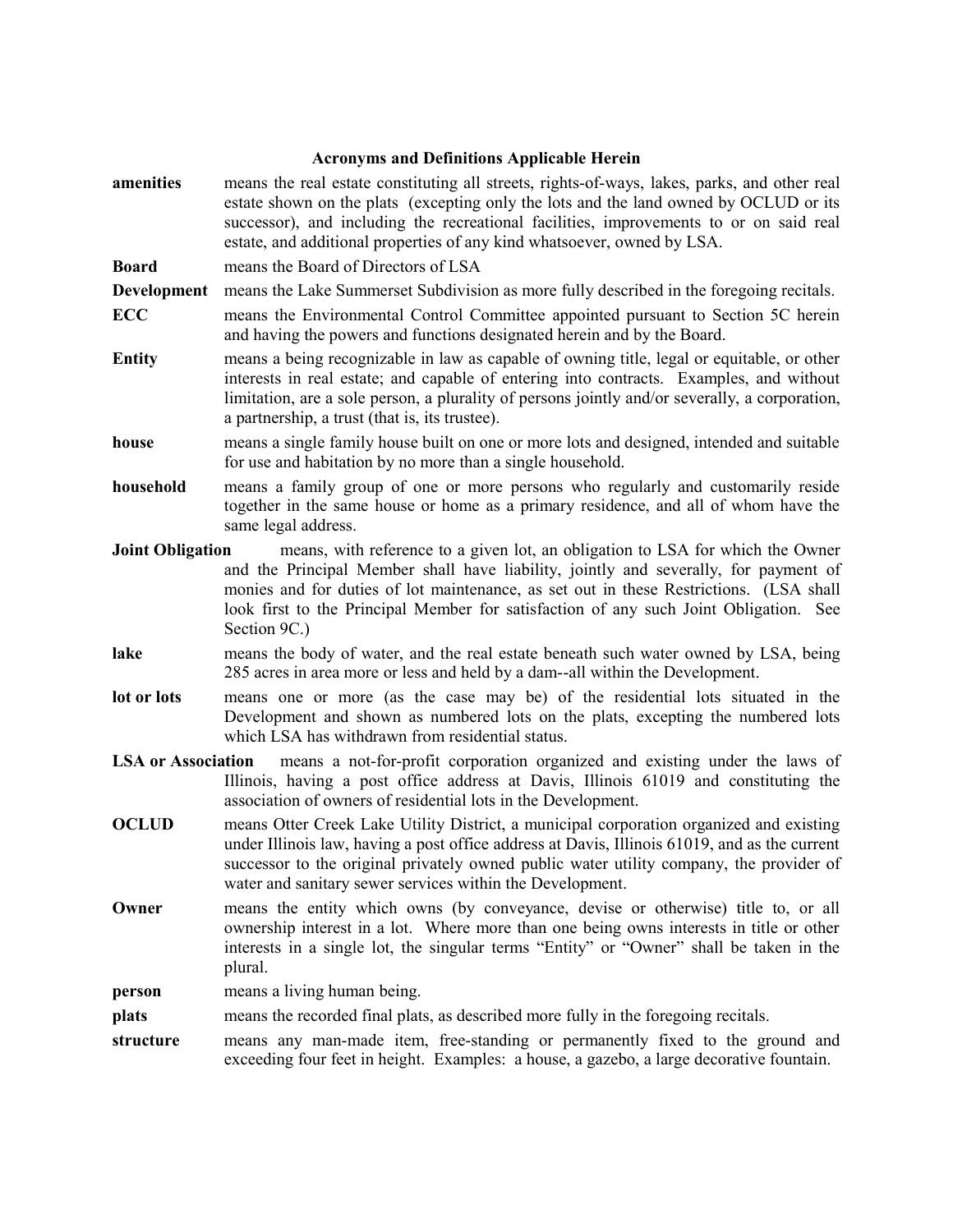#### **Definitions of Types of LSA Members**

- **member** means, generically, a person who is either a Principal Member, or an Associate Member, or a Tenant Member.
- **Principal Member** means the one person designated in writing by the Owner of a lot to have the obligations and privileges of membership in the Association, with reference to that lot, and who shall have the power to cast a vote, based on that lot, in LSA affairs (there being one vote for each lot). One person who becomes the Sole Owner of a lot may designate himself to be the Principal Member.

In those cases where two persons (a) who live together as part of one household, and (b) who become (after approval by LSA of their application for ownership) joint owners of all right, title, and interest in and to a given lot, those two persons as an Entity shall be the Owners of that lot, and they shall have the privileges and obligations of Principal Members; provided, however, that they will be permitted to cast only one vote, with reference to that lot, in the affairs of LSA. (Note: In most, but not necessarily all, of these cases, the two persons will be husband and wife.)

- **Associate Member** means persons who are a part of the household of a Principal Member (e.g., mother, father, son, daughter, brother, sister) and who are not otherwise entitled to the benefits of membership by virtue of being Owners or Principal Members.
- **Tenant Member** means persons who may from time to time be tenants or regular occupants of houses within the Development and who are not otherwise entitled to the benefits of membership by virtue of being Principal Members or Associate Members.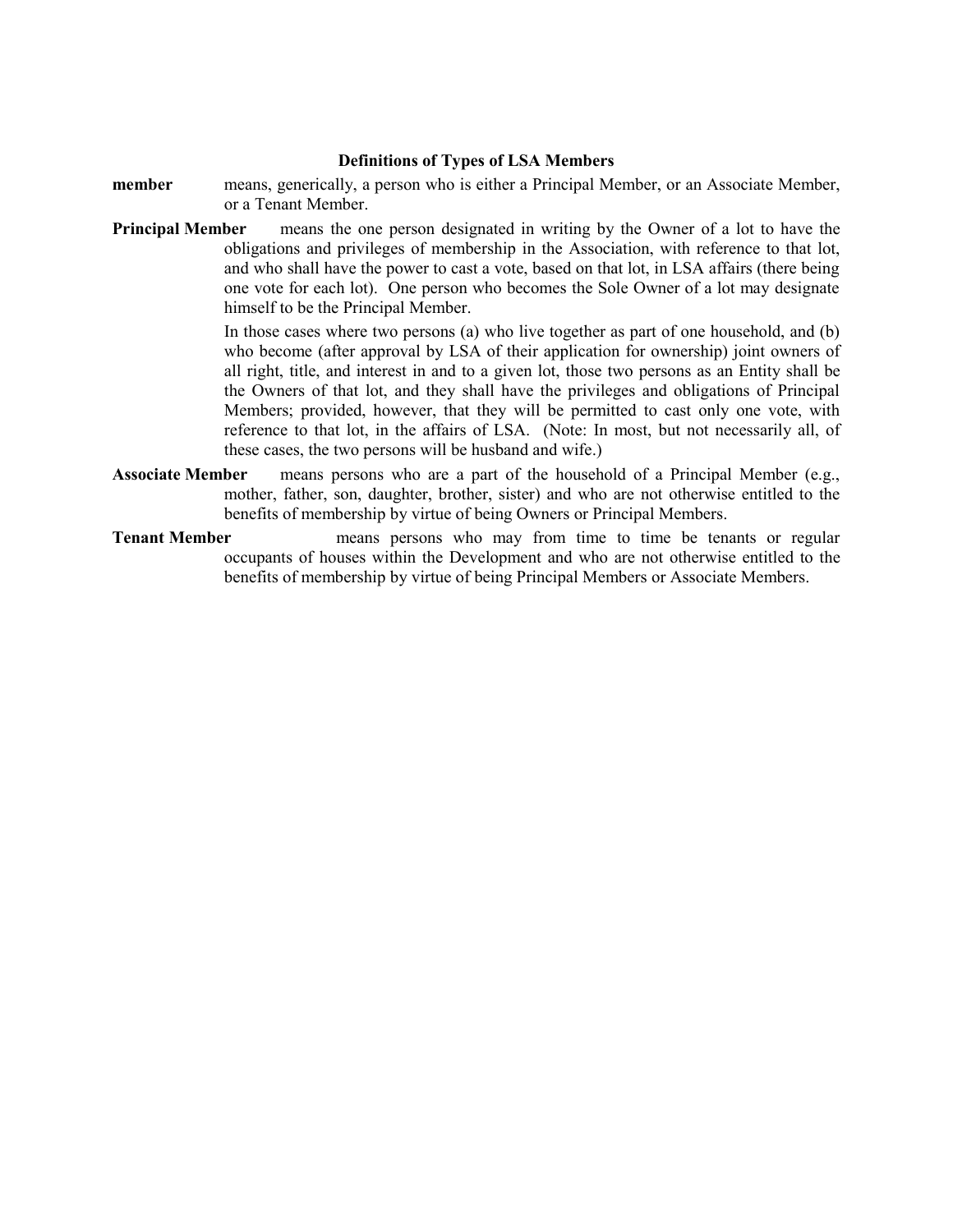#### **1. Residential Character of Development**

**A. In General.** Every lot, unless otherwise designated by LSA, is a residential lot and shall be used exclusively for single family residential purposes. No structure shall be erected, placed or permitted to remain upon any lots, except a single family house and such outbuildings and improvements as are usually accessory to a single family house.

**B. Residential Use of Accessory Outbuildings, Etc., Prohibited.** No accessory outbuildings shall be erected on any lots prior to the erection thereon of a house, and in no event shall any accessory outbuilding, or any temporary structure which may be constructed upon any lot under these Restrictions, ever be used as a place for human occupancy or habitation.

**C. Occupancy of Partially Completed Houses Prohibited.** No newly constructed house shall be lived in until (a) in Winnebago County, a Certificate of Occupancy is issued by the building permit authority; or (b) in Stephenson County, an approval for occupancy is issued by LSA.

## **2. Restrictions Concerning Size and Placement of Houses and Other Structures and the Maintenance Thereof**

**A. Minimum Living Areas.** The living area of a house excludes porches, terraces, garages, and areas which are wholly or substantially below ground level.

- All single story houses must have a minimum of 1,000 square feet of living area if that house includes an attached two car garage, but a minimum of 1,200 square feet if there is no garage or a detached garage.
- Multi-story houses must have a minimum of 850 square feet of living area on the first floor and no less than a total of 1,200 square feet of living area.

#### **B. Setback Requirements**

**a) In General.** Except as may be otherwise provided in these Restrictions or on the plats, no house or above grade structure shall be constructed or placed on any lot (except decorative fences, the placement of which is provided for hereinafter) except in compliance with the following setbacks:

- **i)** Front Yards The front building setback shall be at least one half (1/2) of the width of the adjoining road right-of-way. In the event that a particular lot's width is less than sixty (60) feet at that setback line, then the minimum setback on that lot shall be established at a location where the lot width is sixty (60) feet.
- **ii) Side Yards** The side yard setback shall be not less than ten (10) feet from the side line of the lot, except where said lot is a corner lot, and in such case the minimum side yard setback on the side adjacent to a road shall be one half  $(1/2)$  of the width of the adjoining road right-of-way.
- **iii) Rear Yards** If a given lot abuts in the rear on a road, whether public or private, the minimum rear setback shall be equal to one half (1/2) of the width of the right-of-way of said road. If a given lot abuts on the rear on the lake, the minimum rear setback shall be fifty (50) feet from the normal high water mark, which is at elevation 826.6 feet. In all other cases, the minimum rear setback shall be twenty (20) feet or twenty-five (25) percent of the depth of the lot, whichever is greater.
- **iv) Cul de Sacs** If a given lot abuts on a cul de sac, the front building setback shall be on an arc the radius of which is at least equal to the radius of the cul de sac plus thirty-three (33) feet.
- **v) Line of Sight Rule.** For any given lot which abuts the lake and upon which a house or structure has not yet been built, no structure shall be erected closer to the lake than the "line of sight." This is a straight line which extends from the corner of the foundation on any structure closest to the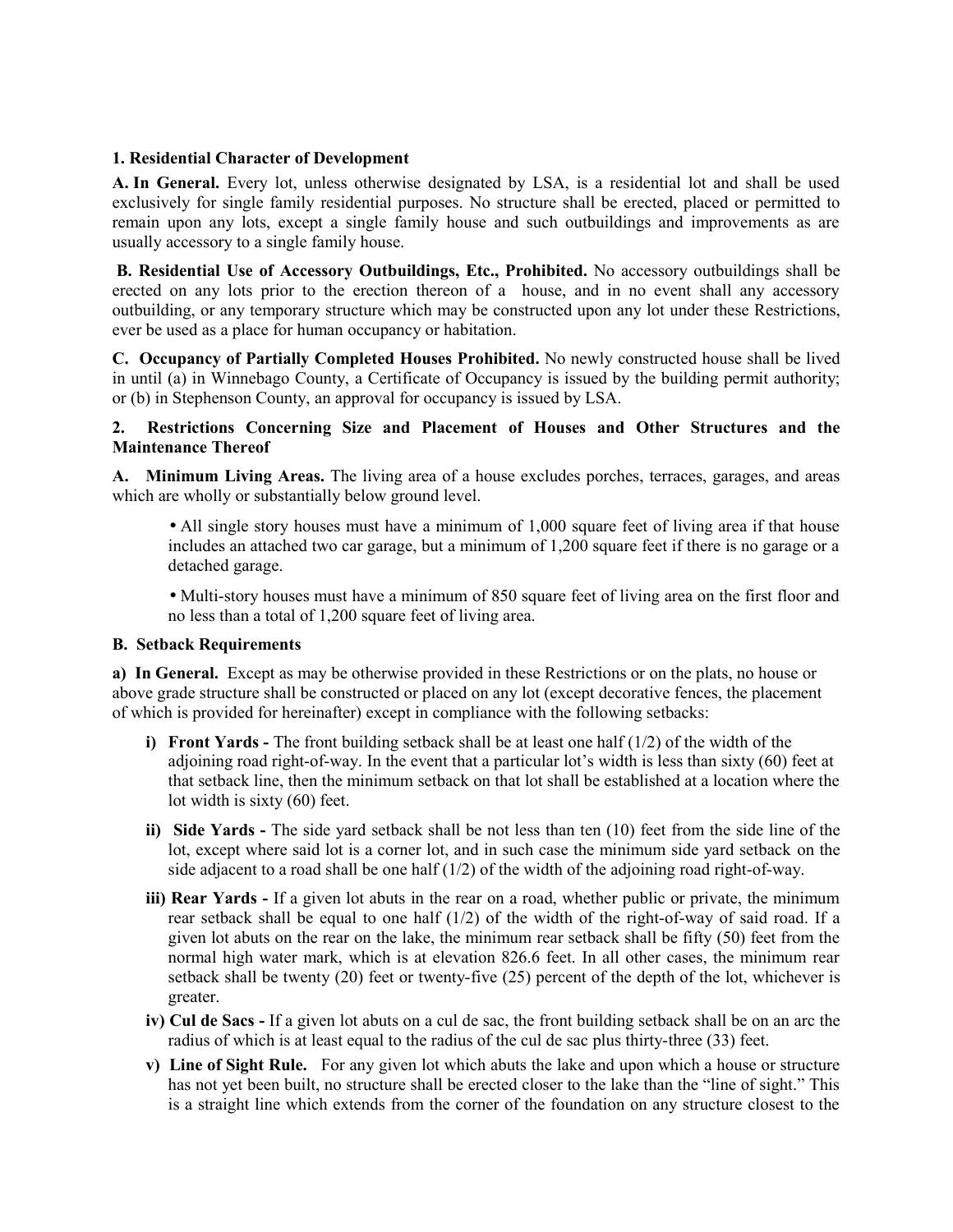lake existing on any of the three (3) lots lying to the right of the given lot, to the corner of the foundation on any structure closest to the lake existing on any of the three (3) lots lying to the left of the given lot. If there are fewer than three (3) lots on either side or no structure exists on any of the three (3) lots on either side, then the line of sight shall be determined by the ECC. Roof lines, open decks and ground level screened patios are excluded from the application of this rule. This rule also applies to any given lot which abuts on a stream that empties into the lake.

To determine line of sight, ECC will use existing plot plans for houses on each side that are being used for the establishment of proposed line of sight. ECC will require the Owner or builder of the proposed new structure to submit a diagram which shows existing structure on the lots to the right and to the left, as previously described, in relation to proposed new structure. ECC will make an on site inspection to verify that the diagram matches the area staked out as to the proposed new structure foundation corners and elevations before issuing a permit. Any changes that could affect the line of sight must be approved by the ECC. A copy of the line of sight rule will be given to all lakefront owners or builders when they request a permit for building.

**C. Fences.** To preserve the natural quality and aesthetic appearance of the existing geographic areas within the Development, all property lines shall be kept free and open one to another. No fences shall be permitted on any lot or lot lines except where, in the opinion of the ECC*,* a fence or other enclosure, as a structure or aesthetic feature of a design concept, will contribute to and be in keeping with the character of the area. The size, location, height and composition of a proposed fence or other enclosure must receive approval by ECC prior to construction.

**D. Exterior Construction Materials.** The finished exterior of every building constructed or placed on any lot shall be of material other than tar paper, rollback siding or any other similar material.

**E. Diligence in Construction.** Any house whose construction or placement on any lot is begun shall be substantially completed for occupancy (as defined in Section 1C) within six (6) months after the beginning of such construction or placement. Final grading and seeding shall be completed within six months following approval for occupancy (as defined in Section 1C). Any improvement which has been partially or totally destroyed by fire or otherwise, shall be repaired or removed within three (3) months after such destruction or damage occurred.

**F. Prohibition of Used Structures.** All structures constructed or placed on any lot shall be constructed with a substantial quantity of new materials, and no used structures shall be relocated or placed on any lot.

**G. Maintenance of Lots and Improvements.** It shall be a Joint Obligation, relative to any given lot, that the lot and any improvements thereon be maintained in such a manner so as to prevent said lot or improvements from becoming unsightly. Specifically, this Obligation includes the duties to:

- **i)** Mow said lot at such times as may be reasonably required to prevent the unsightly growth of vegetation and noxious weeds.
- **ii)** Remove all debris or rubbish from said lot.
- **iii)** Prevent the existence of any other condition that unreasonably detracts from or diminishes the aesthetic appearance of said lot.
- **iv)** Cut down and remove dead trees from said lot.
- **v)** Where applicable, prevent debris or foreign material from entering the lake; or
- **vi)** When such debris or foreign material has entered the lake from said lot, remove the same immediately.
- **vii)** Keep the exterior of all improvements on said lot in such a state of repair or maintenance so as to avoid their becoming unsightly.
- **viii)** With reference to any lot which adjoins the lake or Otter Creek (which feeds into the lake),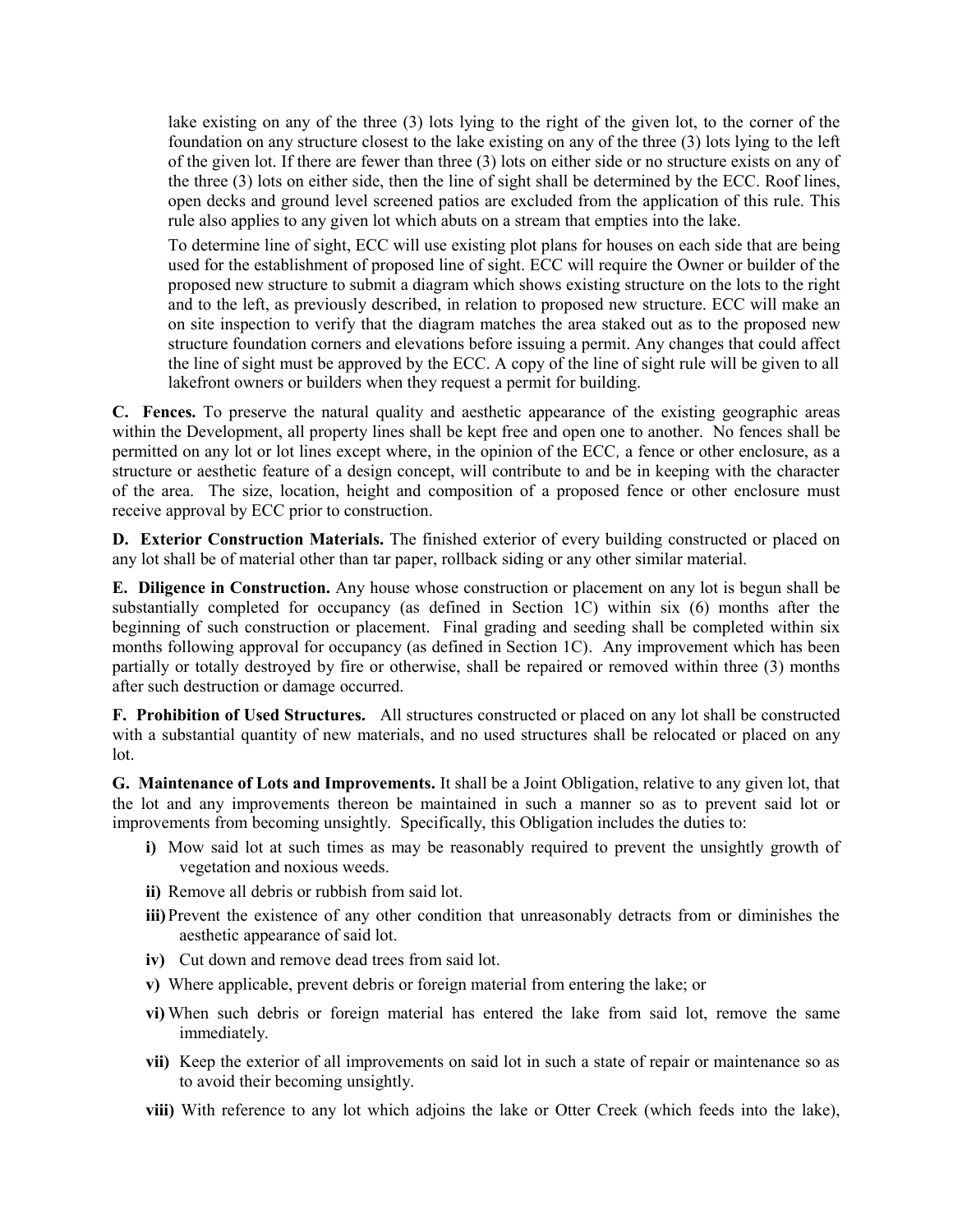stabilize the shore line in a manner which will prevent soil erosion into the lake (or creek). The method of stabilization utilized must be consistent with soil conservation practices for the county in which said lot is located and must be approved by the ECC prior to the stabilizing work. Stabilization must be completed within one (1) year after a change of ownership of said lot or after written notification to the Principal Member that the shoreline needs to be stabilized. If not completed in that time frame, LSA may make or complete the stabilization, as provided more generally in Section 2H.

**H. Association Rights to Perform Certain Maintenance.** In the event that the Owner or Principal Member of any lot shall fail to maintain said lot and any improvements thereon in accordance with the provisions of these Restrictions, and any By-laws of LSA which from time to time may be in effect, LSA shall have the right, by and through its agents or employees or contractors to enter upon said lot and repair, mow, clean or perform such other acts as may be reasonably necessary to make such lot and improvements (if any) conform to the requirements of these Restrictions. The cost therefor to the Association shall be added to and become a part of the annual charge to which said lot is subject, and may be collected in any manner in which such annual charge may be collected. Neither the Association nor any of its agents, employees or contractors shall be liable for any damage which may result from any maintenance work performed hereunder.

## **3. Provisions Respecting Disposal of Sanitary Waste, Etc.**

**A.** No outside toilets shall be permitted, except as required by law or governmental regulations, and no sanitary waste or other wastes shall be permitted to enter the lake. By acceptance of a deed or other legal interest in a lot, the Owner agrees that any violation of this Section 3A constitutes a nuisance which may be abated by LSA in any manner provided in law or in equity. Further, the cost or expense of abatement (including court costs and attorneys' fees where applicable) shall become a charge or lien upon said lot, and may be collected in any manner provided by law or in equity for collection of a liquidated debt. LSA shall not be liable for any damage which may result from enforcement of this Section 3A, nor shall any officer, agent, employee or contractor of LSA be liable.

**B.** OCLUD is the current provider for the disposal of sanitary waste throughout the Development.

**C.** With the submission of an application to the ECC for a permit to build, the proposed sewer line hookup must be shown on the plot plan.

**D.** Once the ECC has approved an application to build a house, an OCLUD sewer application is required.

#### **4. General Prohibitions**

**A. In General.** No noxious or offensive activities shall be carried on in the Development, nor shall anything be done that will become or be an unreasonable annoyance or nuisance to the Owner or Principal Member of any lot in the Development.

**B. Signs.** No signs or advertisements shall be displayed or placed on any lot or structure without the prior written approval of the ECC.

**C. Animals.** No animals shall be kept or maintained on any lot, except the usual household pets which shall be kept reasonably confined and controlled so as not to become a nuisance.

**D. Vehicle Parking.** No vehicle shall be parked over night on any street or right-of-way in the Development without prior approval from LSA's Security Staff. No commercial vehicle more than 12,000 lbs, GVW (Gross Vehicle Weight) shall be parked overnight on any lot.

**E. Disposal of Garbage, Trash and Other Like Household Refuse.** No Owner or Principal Member of any lot shall burn or permit the burning out of doors of yard waste, garbage, trash or other like household refuse. No Owner or Principal Member shall accumulate or permit the accumulation out of doors of such refuse on his lot, except as may be permitted in Section 4F.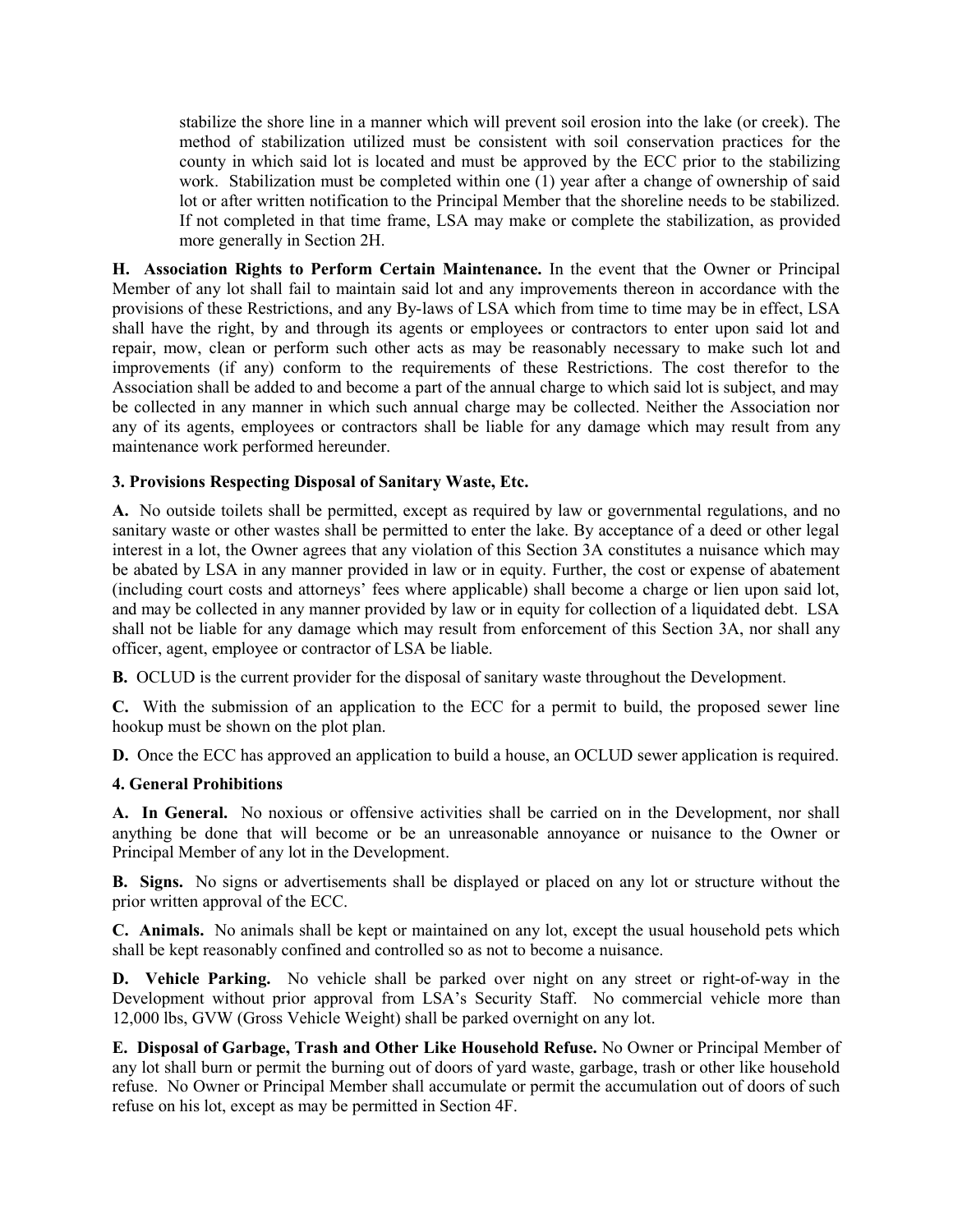**F. Concealment of Fuel Storage Tanks and Trash Receptacles.** Every tank for the storage of fuel that is installed outside any building in the Development shall be either buried below the surface of the ground (which must be an EPA approved installation), or for above ground installation must be screened to the satisfaction of the ECC by fencing or shrubbery and must satisfy any applicable fire or building codes. Every outdoor receptacle for ashes, trash, rubbish or garbage shall be installed underground or shall be so placed and kept so as not to be visible from any street or the lake at any time, except at reasonable times prior to contracted refuse collections. Movable receptacles (e.g., trash cans) shall be removed from collection locations (e.g., street shoulder) within reasonable times after each collection.

**G. Restriction on Speculation Houses.** No Owner or Principal Member of any lot shall build or permit the building of any house upon said lot that is to be used as a model or exhibit, or so-called "spec house" unless written permission to do so is first obtained from the LSA.

**H. Restrictions on Temporary Structures.** No temporary house, trailer, tent, garage or other outbuilding shall be placed or erected on any lot, nor shall any overnight camping be permitted on any lot (except for small tents on adult-occupied home sites for use by minor children). Camping is permitted on campground areas so designated by the Board, subject to such rules as may be adopted by LSA for the use of camping areas. .

**I. Removal of Trees.** No live tree over three (3) inches in diameter may be removed from any lot without the ECC first having approved such removal.

**J. Limited Access.** There shall be no access to any lot which has its rear lot line lying on the perimeter of the Development, excepting access via streets or roads within the Development.

**K. Docks, Piers, Etc.** No pier, dock or other structure may be constructed in such a manner that any portion thereof extends more than fifteen (15) feet from the shore into the lake, and no pier, dock or similar structure may be erected without prior written permission of the ECC.

**L. Ditches and Swales Shall Not Be Obstructed.** With reference to any lot on which any part of an open storm water drainage ditch or swale is situated (a) to keep such portion thereof as may be situated upon that lot continuously unobstructed and in good repair, and (b) to provide for the installation of such culverts upon said lot as may be reasonably required to accomplish the purposes of this Section 4L. Where required, that Obligation includes the installation of a dry culvert between the road rights-of-way and the lot in conformity with specifications and recommendations of the ECC.

**M. Installation of Utility Services.** No utility services may be installed under finished streets except in one of the following methods:

- **i)** By jacking, drilling or boring; or,
- **ii)** By open trench method. Such trench must be covered with a six (6) inch thick slab of 2500 P.S.I. concrete bridging the backfilled trench approximately twelve (12) inches below the finished grade and bearing at least twelve (12) inches on each side of the trench. The trench above the concrete slab shall be finished to match the existing street.

#### **5. Environmental Control Committee**

#### **A. Powers of Committee**

**i) Generally.** No house, building structure or improvement of any type or kind may be constructed or placed on any lot without the prior written approval (sometimes called a permit) of the ECC. Such approval shall be obtained only after written application has been made to that Committee by the lot Owner (or the Principal Member acting as the Owner's agent) requesting such approval or permit. Such written application shall be in the manner and form prescribed from time to time by the ECC, and shall be accompanied by three (3) complete sets of accurate detailed plans to scale and specifications for the proposed construction or improvement. Such plans shall include a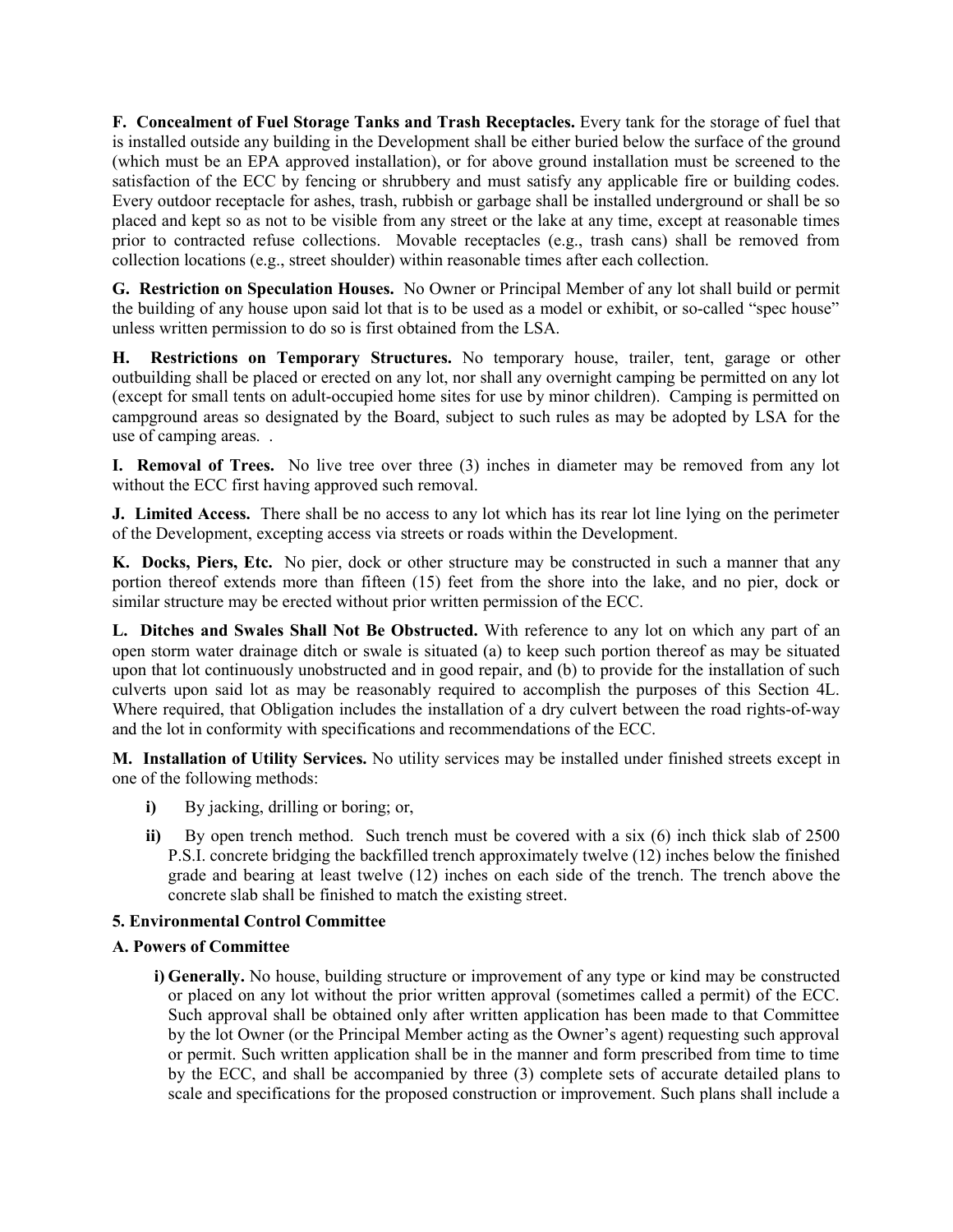documented survey and plot plans showing the location of all improvements existing upon said lot and the location of the proposed improvements, each properly and clearly designated. Such plans and specifications shall set forth the color and composition of all proposed exterior materials, and any proposed landscaping, together with any other material or information, which said Committee may require. All plans, drawings, etc., required to be submitted to said Committee shall be drawn to a scale, as the Committee may require. Where applicable, the permits or reports required under Sections 2, 3 and 4 must be submitted as a part of the application. All such plot plans shall be prepared by either a registered land surveyor or engineer or architect.

- **ii)Power of Disapproval.** The ECC may refuse to grant permission to construct, place or make the requested improvement, when:
	- **aa)** The plans, specifications, drawings or other material submitted are themselves inadequate or incomplete, or show the proposed improvement to be in violation of these Restrictions;
	- **bb)** The design or color scheme of a proposed improvement is not in harmony with the general surroundings of the lot or with adjacent buildings or structures or closely duplicates an existing house within four hundred (400) feet;
	- **cc)** The proposed improvement, or any part thereof, would, in the opinion of the ECC, be contrary to the interests, welfare or rights of all or any part of the Owners or Principal Members of other lots.
	- **dd)** The proposed improvement encroaches upon an easement, line of sight, or set back limitation.
- **iii) Power to Grant Variances.** The ECC may allow reasonable variances or adjustments of these Restrictions where literal application thereof would result in unnecessary hardship with reference to a given lot; provided, however, that any such variance or adjustment is granted in conformity with the general intent and purposes of these Restrictions; and provided that the granting of a variance or adjustment will not be materially detrimental or injurious to Owners or Principal Members of other lots.
- **iv) Power to Charge Fees.** If the ECC deems it necessary to assess a fee for the accomplishment of its duties under this Section 5A, the fee may not exceed the scheduled fee established by the Board for considering any application under Section 5. When a fee is charged, it shall be uniformly applied to all applications. All funds collected shall be payable to LSA.

**B. Duties of Committee** The ECC shall approve or disapprove applications for proposed improvements within 30 days after all required information has been submitted to it. One copy of the submitted application shall be retained by that Committee for its permanent files. All notifications to applicants shall be in writing, and, in the event that a given notification is one of disapproval, it shall specify the reason or reasons for disapproval. The ECC shall adopt appropriate By-laws and may have additional duties as assigned by the Board.

**C. Composition of Committee.** The ECC shall be composed of three (3) to five (5) voting members who shall be appointed by the Board, and who shall be subject to removal by the Board at any time. Any vacancies existing from time to time shall be filled by appointments made by the Board.

**D. Liability of Committee, etc.** Neither the ECC members nor any agent thereof, nor the Board or its members, nor LSA, shall be responsible in any way for any defects in any plans, specifications or other materials submitted to it, nor for any defects in any work done according thereto.

**E. Special Provisions Concerning Piers.** All permits issued by the ECC for construction of piers, docks, or structures to be located wholly or partly in the lake shall constitute a mere terminable license granted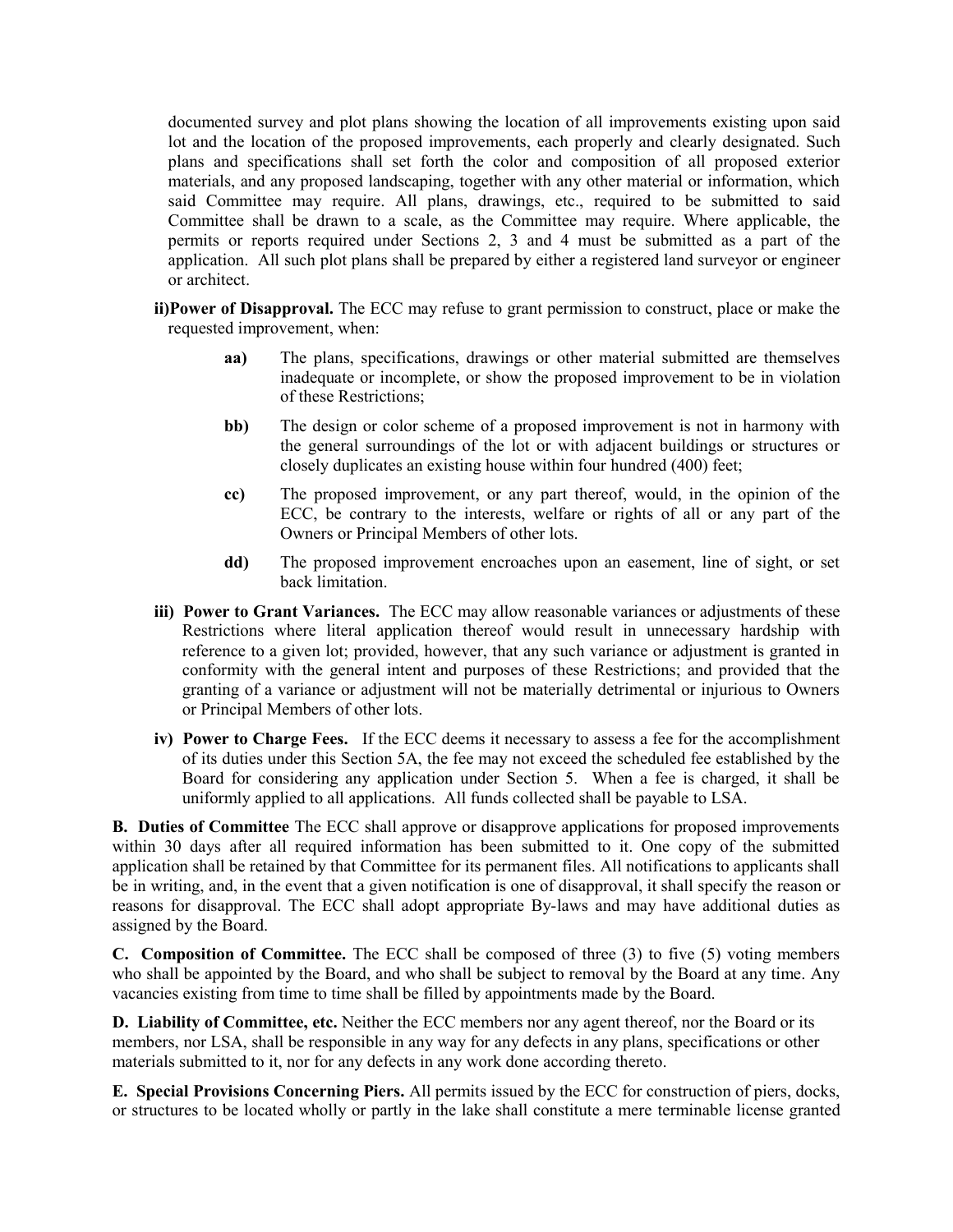by LSA.

**F. Duty of Inspection.** To the extent that inspection of improvements during or shortly after construction is not provided for by appropriate governmental agencies, it shall be the duty of the ECC to inspect work being performed pursuant to an ECC permit to assure compliance with the ECC permit, these Restrictions and applicable regulations.

#### **6. Easements**

LSA, as successor to the Developer, retains and reserves unto itself, its successors and assigns, certain easements along, across, over, under and upon the real estate that constitutes the Development. The easements are defined at A through E, below:

- **A.** A ten (10) foot wide easement on every lot along all road rights-of-way and a five (5) foot easement along the side and rear lines of every lot for the purpose of installing, maintaining and operating utility lines and mains thereon, together with the right to trim, cut or remove any trees and/or brush, and the right to locate guy wires, braces and anchors wherever necessary upon said lots for said installation, maintenance and operations, together with the right to install and maintain and operate utility lines and mains and appurtenances thereto, and further, the right to ingress and egress to such areas for any of those purposes heretofore mentioned. No permanent building shall be placed on such easements, but the same may be used for garden, shrubs, landscaping and other purposes, provided that such use or uses do not interfere with the use of such easements for their intended purposes. In instances where an Owner of two or more adjoining lots builds (with compliance under Section 7) a house, which crosses over or through a common lot line, the aforementioned five (5) foot easement along that lot line will be waived.
- **B.** An easement ten (10) feet wide for lake and shoreline maintenance and control along that portion of each lot contiguous to the shoreline of the lake. Any such lot shall also be subject to a flowage easement to the high water elevation of the lake, which is at elevation 826.6 feet.
- **C.** A thirty (30) foot wide easement along all road rights-of-way for the purpose of cutting and filling and drainage, together with the right to cause or permit drainage of surface water over and/ or through any lot. Further, an easement on, over and under all road rights-of-way for the purpose of installing, maintaining and operating utilities or drainage, and such additional easements for drainage as may be shown on the plats.
- **D.** An easement on and over any lot for the maintenance and permanent stabilization control of slopes.
- **E.** An easement fifteen (15) feet in width across the rear of each lot situated on the perimeter of the Development for use as an equestrian trail.
- **F.** No Owner or Principal Member of any lot shall have any claim or cause of action against the LSA, its successors, assigns or licensees, either in law or in equity, and arising out of the exercise of any easement reserved hereunder, excepting in cases of willful or wanton negligence.

# **7. Rules Governing Building on Several Contiguous Lots Having One Owner**

Whenever two or more contiguous lots are owned by the same Owner, and such Owner desires to use two or more of said lots as a site for a single house, the Owner shall apply in writing to the ECC for permission to so use said lots. If written permission for such a use is granted, the lots constituting the site for such house shall be treated as a single lot for the purpose of applying these Restrictions. The Owner of the lots so constituting the site for a single house shall, however, be obligated to pay the Association annual charge (dues) for each such lot.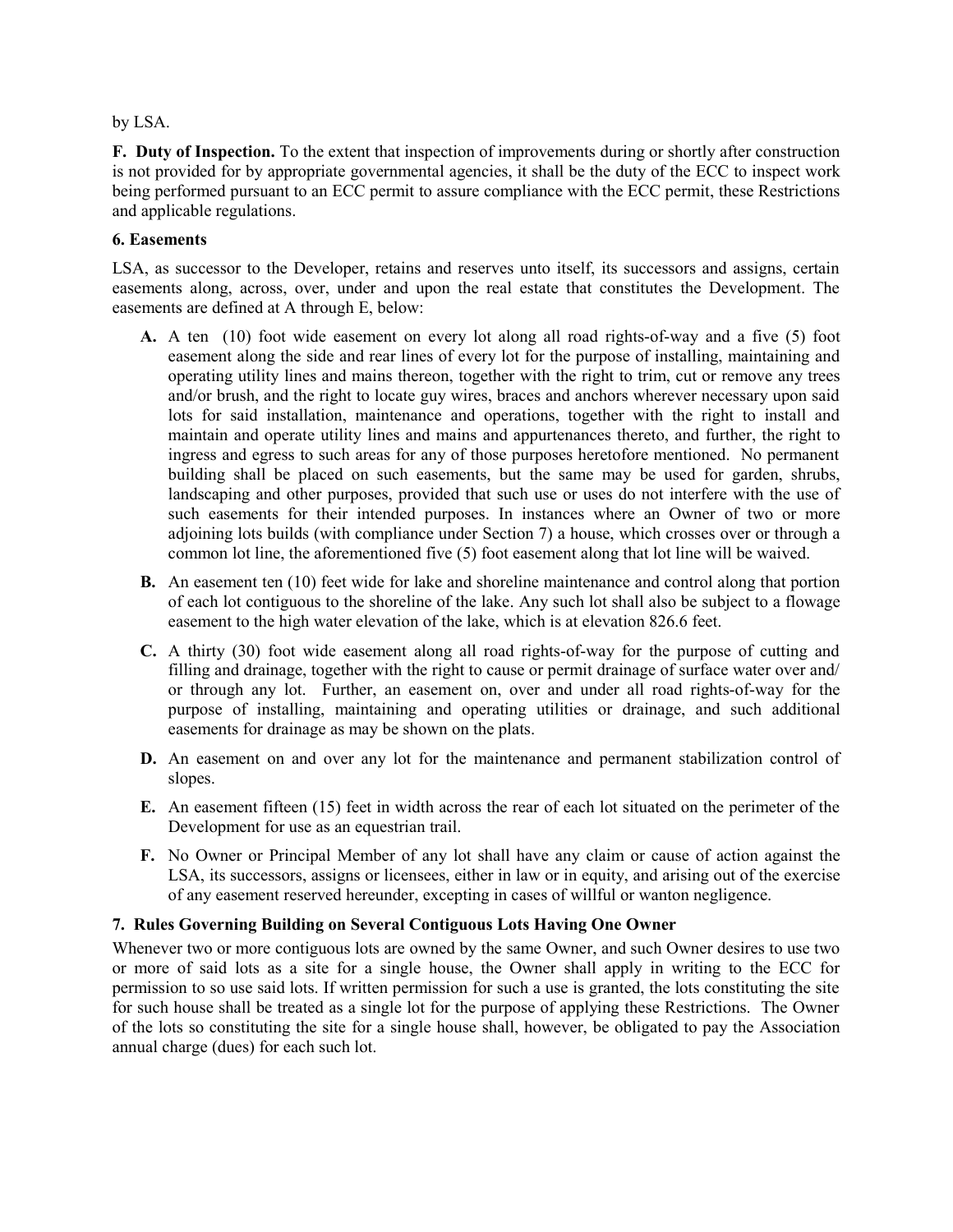#### **8. Ownership, Use and Enjoyment of the Amenities; No Dedication to the Public.**

All of the amenities shall remain private. Neither LSA's execution or recording of the plats nor the doing of any other act by LSA is, or is intended to be, and shall not be construed as, a dedication to the public of any of the amenities. A license upon such terms and conditions as LSA shall from time to time specify and amend for the use and enjoyment of the amenities, is granted to the persons who are from time to time members of LSA. Ownership of the amenities shall remain in LSA, subject only to such conditional license.

#### **9. Lake Summerset Association**

## **A. In General**

- **i)** All Owners shall have a non-participation membership relation with LSA and shall have delegated to their respective Principal Members all rights and privileges of membership in LSA, including the right to vote in the affairs of LSA and the right to enjoy the license (see Section 8) and use of the amenities. Owners shall, nevertheless, have Joint Obligations, with their respective Principal Members, as provided in these Restrictions. Owners may from time to time change their respective designated Principal Members upon appropriate application to, and approval by, LSA.
- **ii)** Every Entity which intends to acquire title to or a legal interest in any lot and become an Owner must designate a person to be a Principal Member of LSA with reference to that lot; and both the Owner and the Principal Member must agree to abide by the rules and regulations of LSA. No Entity shall acquire such title or interest until its written application for ownership, with its designation of the Principal Member and his household, is approved by LSA. No Owner of a lot shall have the power to sell or convey the title to that lot to any Entity which has not agreed to abide by the rules and regulations of LSA. The foregoing provision requiring that prospective Owners of lots submit an application for ownership with said designation is not intended to apply to those entities which hold an interest in such real estate merely as security for the performance of an obligation to pay money, e.g., mortgagees and land contract vendors. However, if any such entity should realize upon its security and become the real Owner of a lot, it will then be subject to all the requirements and limitations imposed by these Restrictions on Owners of lots, including, among others, those provisions pertaining to submitting an application and designation, as aforesaid, and pertaining to alienation and the payment of an annual charge.
- **iii)** In those affairs of LSA where voting of the membership is conducted, there shall be one vote for each lot. Only the Principal Member of a given lot is authorized to cast or exercise that vote.
- **iv)** The Board may establish rules, regulations and fees concerning Associate Members and Tenant Members, which may be different from those applicable to Principal Members. The Board may establish sub-classes of members within the classes of Associate Members and Tenant Members. There shall be no sub-classes of Principal Members. All members shall cease automatically to be members of LSA upon the sale by the designating Owner of the specific lot from which their member status resulted. Tenant Members shall cease to be members immediately when their occupancy of a house is terminated.

#### **B. Purposes of LSA**

- **i)** The general purpose of LSA is that of providing a means whereby all of the amenities may be operated, maintained, repaired and replaced.
- **ii)** An additional purpose of LSA is that of providing for the promulgation, publication and enforcement of rules and regulations deemed necessary to governing the use and enjoyment of the amenities.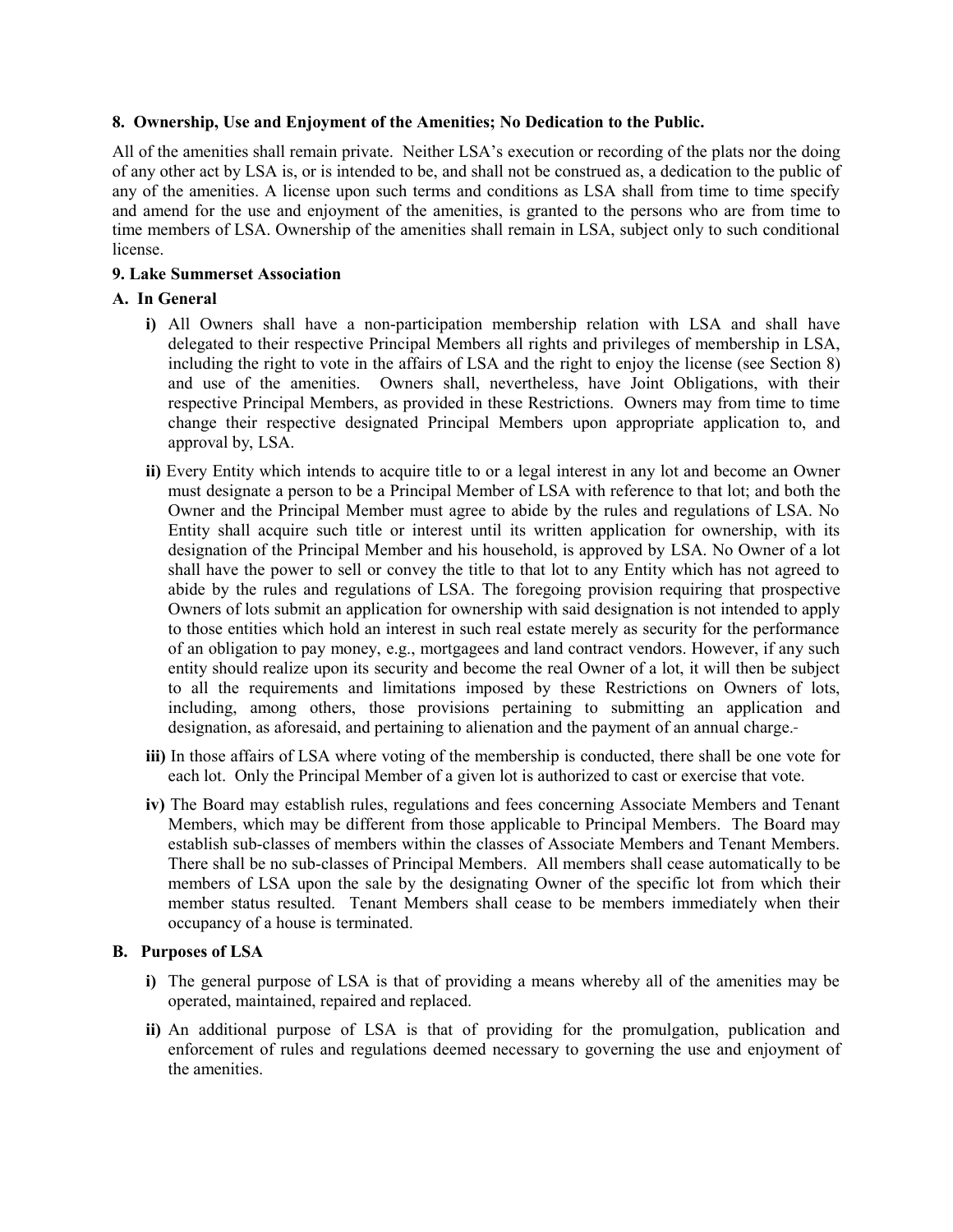#### **C. Power of LSA to Levy and Collect Charges, and Impose Liens.**

- **i)** LSA shall have all of the powers set forth in its Articles of Incorporation, together with all other powers that belong to it by law as well as the power to levy a uniform annual charge (sometimes called "dues") against the Owner of each lot. The Board, acting in accordance with the By-laws of LSA, and after consideration of the financial requirements of the Association, shall determine and publish each year the annual charge per lot, taking into consideration the recommendations of the LSA Finance Committee.
	- It shall be a Joint Obligation of the Owners and Principal Members, relative to their respective lots, to pay such annual charge each year when due. LSA shall look first to the Principal Member for satisfaction of any such Joint Obligation.
	- The Owner shall be obligated to pay only one such charge for each lot owned.
	- The rights and obligations of members of the Association shall be as set forth in these Restrictions and as further detailed in other governing documents of the Association.
	- No charge shall ever be levied against LSA, or any corporation that may be created to acquire title to and operate utilities serving the Development.
- **ii)** The Board shall fix the amount of the annual charge per lot by the first day of February of each year. Written notice or billing of the charge so fixed shall be sent to each Owner or Principal Member. Every such annual charge so made shall be paid by each lot's Owner or Principal Member to LSA on or before the first day of March of each year.
- **iii)** If any charge levied or assessed against any Owner has not been paid by the date it becomes overdue, it shall then ipso facto become a lien upon the lot or lots owned by such Owner, and shall remain a lien against said lot or lots until paid in full, together with interest and other charges or costs which might arise as a result of non-payment, or as is hereinafter provided:
	- Such charges as are provided for in these Restrictions, when overdue, shall bear interest at the rate of 3% over the then Prime Rate per annum until paid in full.
	- Unless the Board, acting at its discretion, grants an extension, any charges which have remained overdue and payable for more than three (3) months will be cause for the Board, at its discretion, to initiate procedures, either in law or in equity, to collect the amount due in any court of competent jurisdiction, either by way of foreclosure of such lien or otherwise.
	- The Owner of the lot or lots subject to the charge, shall, in addition to the amount of the charge at the time legal action is instituted, be obliged to pay any expenses or costs, including attorneys' fees, incurred by LSA in collecting the same.
	- Every Entity which intends to acquire, in any way, legal or equitable title to, or any legal interest in, a lot, is hereby notified and by acquisition of such interest, agrees that any such liens or charges which may be extant upon said lot or lots at the time of the acquisition of such interest are valid liens and shall be paid.
	- Every Entity which becomes an Owner of a lot is hereby notified that by the act of acquiring an ownership interest, such Entity will be conclusively held to have agreed to pay LSA all charges LSA makes pursuant to this sub-paragraph Section 9C.
- **iv)** LSA shall, upon demand, at any time, furnish a certificate in writing signed by an officer of the Association certifying that the assessments made against any Owner of a specified lot have been paid or that certain assessments against said Owner remain unpaid, as the case may be. A reasonable charge may be made by the Board for the issuance of these certificates. Such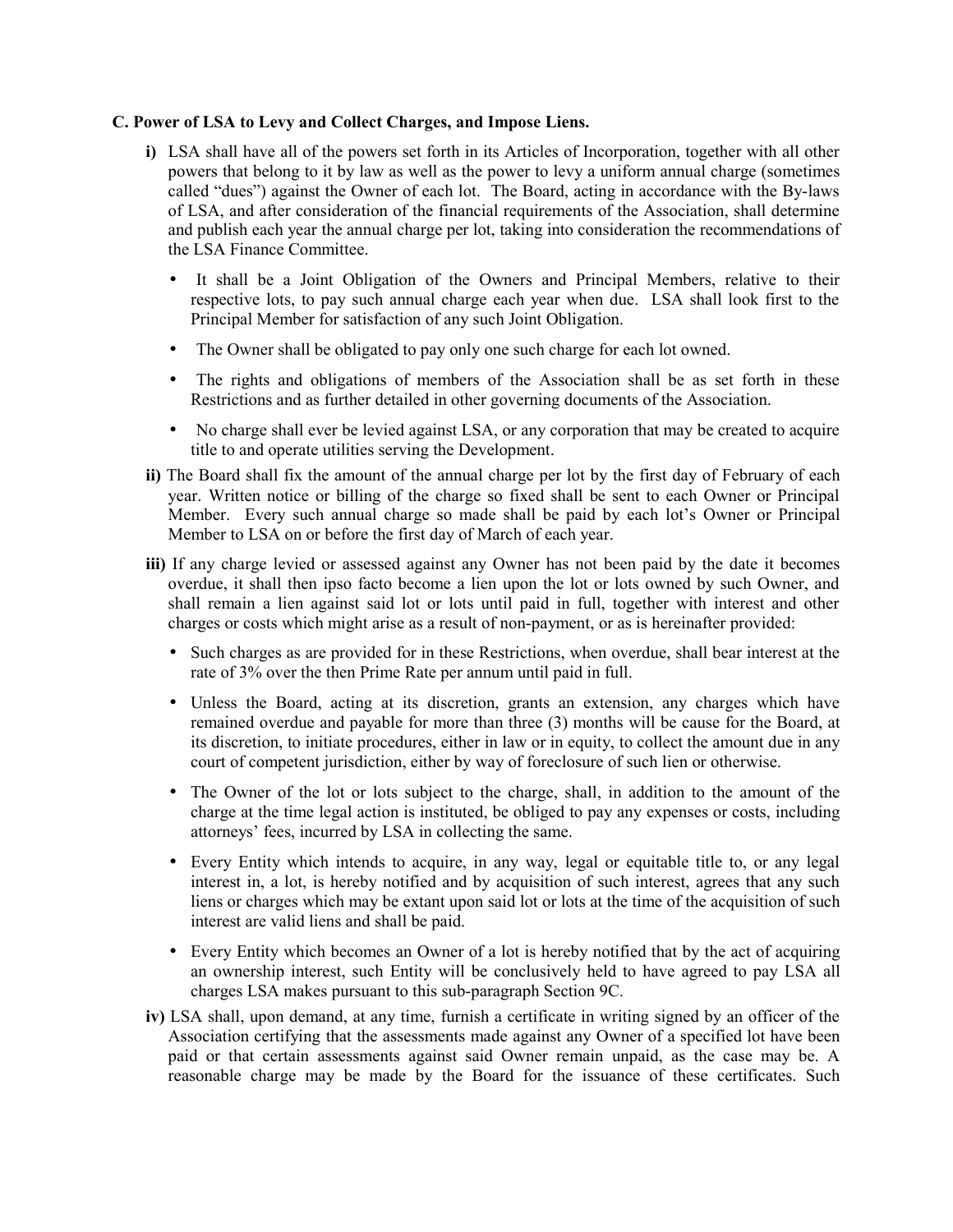certificate shall be conclusive evidence of payment of any assessment therein stated to have been paid.

**D. Purpose of the Assessments.** The charges or assessments levied by LSA shall be used exclusively for the purpose of promoting the recreation, health, safety and welfare of the members of the Association, and in particular, for the operation, improvement and maintenance of the properties owned or operated by the Association.

**E. Suspension of Privileges of Membership.** Notwithstanding any other provision contained herein, the Board shall have the power to suspend the voting rights, if any, and the right to use the amenities of any Principal Member and Associate Member in his household

- **(i)** for any period during which any Association charge (including fines, if any, assessed under Section 10 or for violation of LSA rules and regulations) owed by the Principal Member and his related Owner remains overdue and unpaid;
- **(ii)** or during the period of any continuing violation of one or more provisions in these Restrictions, after the existence of the violation shall have been declared by the Board;
- **(iii)** or while any violation of the By-laws or regulations of the Association continues after notification to the violator.

## **10. Speed Limits**

No motor vehicle shall be driven on any street within the Development at a speed in excess of the posted limits, nor shall any boat be operated upon the lake at a speed in excess of the posted speed limits or those defined in the then current LSA rules and regulations. Appropriate postings of these speed limits shall be made by LSA. LSA shall have the power to assess fines for the violation of such speed limits in accordance with the schedule of fines promulgated by the Board*.* Every such fine, and other fines of similar character, shall be paid based on the terms and conditions defined in a Letter of Notification from LSA upon its being assessed, and if it is not, LSA may add the amount of the fine to the Owner's annual charge pursuant to Section 9C, and the amount of such fine shall be collectible by the same means as are prescribed in said Section for the collection of delinquent annual charges or through the sanctions prescribed in Section 9E.

#### 11. **Provisions With Respect To Lake and Lots Contiguous Thereto**

**A. In General.** Certain lots are contiguous to the lake. The normal water elevation of the lake is at elevation 825 feet, and the high water elevation of the lake is at elevation 826.6 feet. The titles that will be or have been acquired by the Owners of the contiguous lots (and by the successors and assigns of such Owners) will and shall extend to a distance from the shoreline of the lake as is designated on the plats. No such Owner, nor any of such Owner's successors or assigns, shall have any right with respect to any stream that is a tributary to the lake, or with respect to the lake itself, the land thereunder, the water therein, or its elevation, use or condition, and none of said lots shall have any riparian rights or incidents appurtenant; provided further that title to land shall not pass by reliction or submergence or changing water elevations. LSA, its successors, assigns and licensees, shall have the power, but not the duty, at any time to dredge or otherwise remove any accretion or deposit from any of said lots in order that the shoreline of the lake may be moved toward, or to, but not inland beyond, the location of said shoreline as it would have existed on April 30, 1969, if the water elevation of the lake were at an elevation of 826 feet. Title shall pass with such dredging or other removal as by erosion.

**B. Reservation of Easement for Operation of Lake.** The Developer reserved, and LSA, as the Developer's successor, now holds and reserves unto itself, and its successors, assigns, and licensees, such an easement upon, across and through each of said lots contiguous to the lake as is necessary in connection with operating and maintaining the lake. Without limiting the generality of the preceding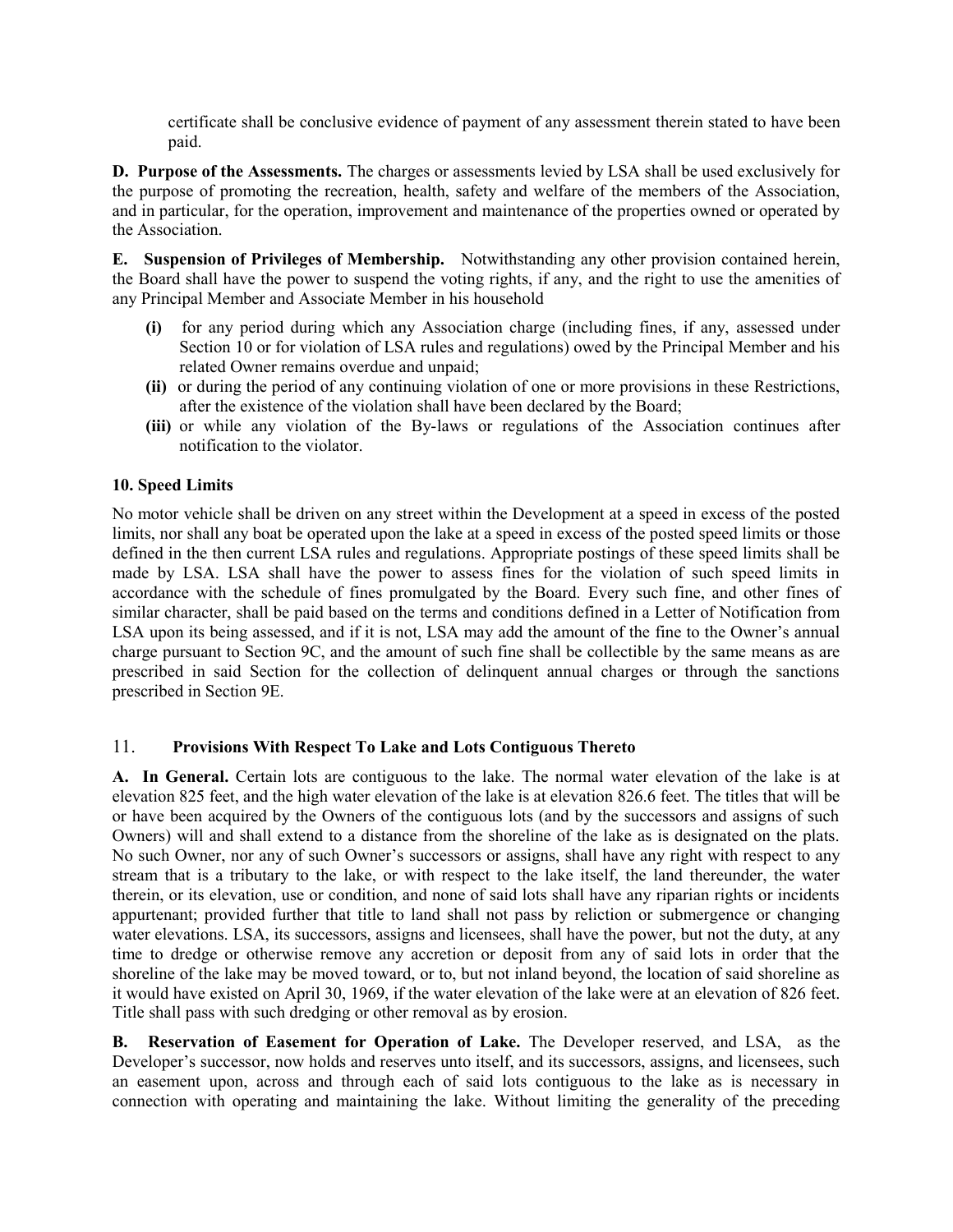sentence, it is declared that LSA shall not be liable for damages caused by ice, erosion washing or other action of the water or for any damage caused through the exercise of said easement or the right set forth in Section 11C.

**C. Reservation of Right in LSA to Change Water Elevation in Lake.** The Developer reserved and LSA, as the Developer's successor, now holds and reserves to itself, and its successors and assigns, the right to raise and lower the elevation of water in the lake, but neither LSA, nor any successor or assign of LSA shall have an easement to raise, (by increasing the height of any dam or spillway, or otherwise) the high water elevation of said lake to an elevation above 826.6 feet.

# **12. Rights of First Refusal**

As used in this Section 12, the term Right-Side Owner means the owner of the lot adjoining on the right of a given lot (as one faces the rear of the given lot); and the term Left-Side Owner means the owner of the lot adjoining on the left of such given lot. In the case of a corner lot, "right" and "left" shall be applied as one faces the given lot from the intersection of the streets which adjoin that corner lot.

Whenever the Owner of any given lot receives a bona fide offer to purchase said lot, which is acceptable to such Owner, that Owner shall then offer to sell said lot (i) to the Right-Side Owner, (ii) to the Left-Side Owner, and (iii) to LSA, at the price and on the terms contained in said bona fide offer. Such three offers shall be made in writing and dispatched, by mail or other delivery, simultaneously. The Right-Side Owner may accept that offer at any time until 5:00 p.m. on the tenth day following such dispatch. If the Right-Side Owner does not so accept, the Left-Side Owner may accept that offer at any time from the expiration of the Right-Side Owner's time until 5:00 p.m. on the twentieth day after such dispatch. If neither adjoining Owner accepts, LSA may accept that offer at any time from the expiration of the Left-Side Owner's time until 5:00 p.m. on the thirtieth day after such dispatch.

If none of the three offerees accept the offer to purchase said given lot at the price and on the terms contained in said bona fide offer, then the Owner (prospective seller) of the given lot shall be free, subject to all of the other provisions in these Restrictions (e.g., that requiring the purchaser to have been approved by LSA for ownership), to sell the given lot to the party who originally made said bona fide offer, at the price and on the terms of the bona fide offer.

# **13. Water and Sanitary Sewer Services**

The Owner of any lot, by the act of acquiring that lot, agrees to pay OCLUD, or its successors, assigns, lessees or licensees, availability charges or charges for actual water and sanitary sewer usage, as the case may be, in accordance with rate ordinances from time to time adopted and promulgated by OCLUD. Unpaid overdue charges shall become a lien upon the lot or lots served as of the date they become overdue. Upon written request in accordance with ordinances and policies of OCLUD and payment to it of the connection fee from time to time established by OCLUD, a tap from a water and/or sewer main will be brought to the lot line. Owners of lots shall not drill or permit the drilling of a water well on any lot.

# **14. Remedies**

**A.** LSA or any party to whose benefit these Restrictions inure, including LSA's successors and assigns, may proceed at law or in equity to prevent the occurrence or continuation of any violation of these Restrictions. However, LSA shall not be liable for damages of any kind to any person for failing either to abide by, enforce or carry out any of these Restrictions.

**B.** No delay or failure on the part of an aggrieved party to invoke any available remedy with respect to a violation or violations of any one or more of these Restrictions shall be held to be a waiver by that party (or an estoppel of that party to assert) of any right available upon the occurrence, recurrence or continuation of such violation or violations.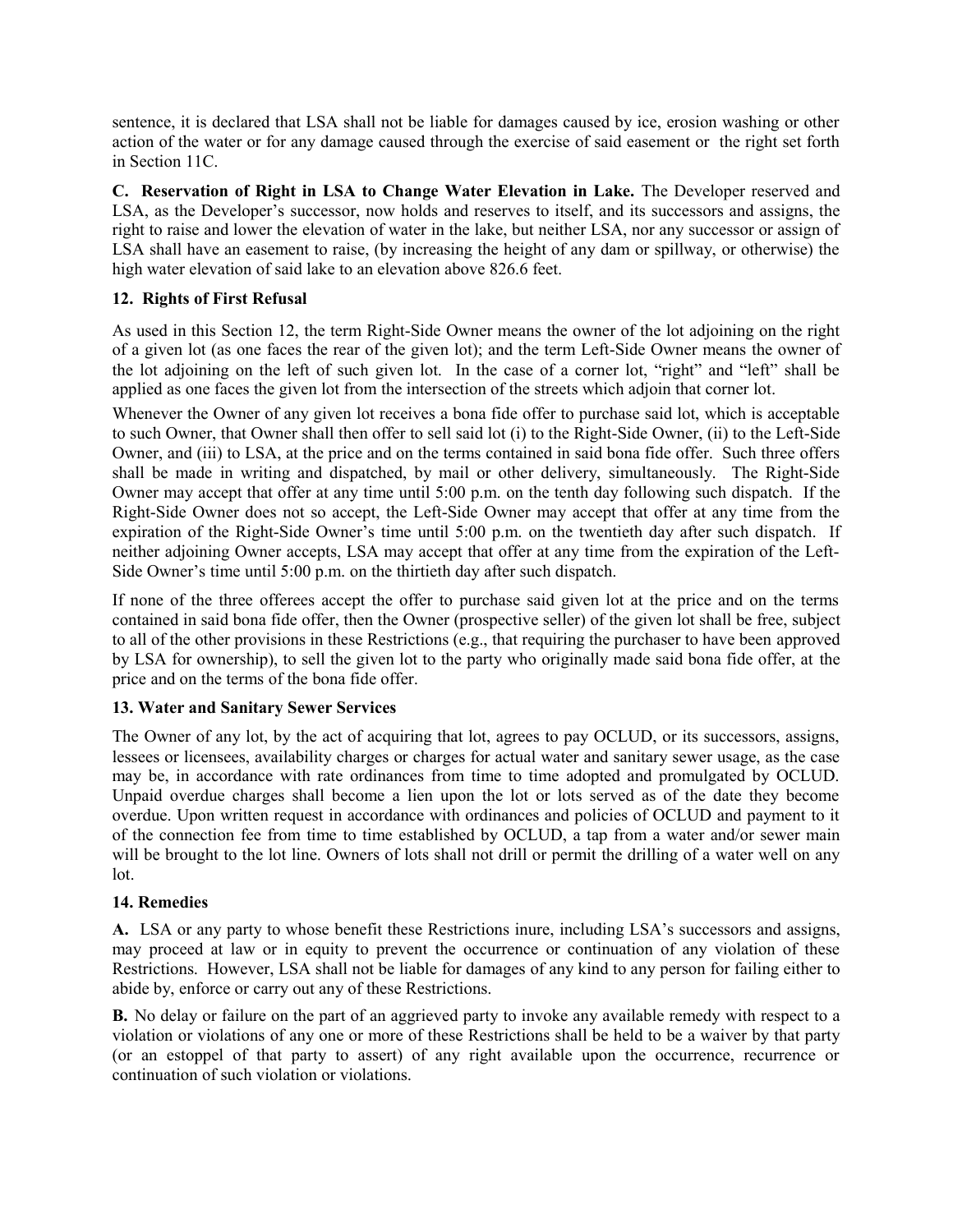# **15. Effect of Owners' Acceptance of Deed, Etc.**

**A.** The Owner of any lot, by acceptance of a deed conveying title thereto, or the acquisition of any legal interest, or the execution of a contract for the purchase thereof, shall accept such deed or execute such contract and acquire such interest, subject to each and every provision in these Restrictions and to every agreement herein defined. Further, that by acceptance of such deed or execution of such contract or acquisition of such interest, such Owner acknowledges the rights and powers of LSA created by these Restrictions, and also, that Owner, its heirs, personal representatives, successors and assigns, does covenant and agree and consent to and with LSA, and to and with the grantees and subsequent Owners of each of the other lots, to keep, observe, comply with and perform these Restrictions and said agreements.

**B.** Each Owner also agrees, by such acceptance of a deed to a lot or execution of a contract for the purchase thereof, or the acquisition of a legal interest, to assume, as against LSA, its successors and assigns, all of the risks and hazards of ownership or occupancy attendant to such lot, including, but not restricted to, its proximity to the lake.

#### **16. Titles, Etc.**

The bold type headings preceding the various Sections in these Restrictions are for convenience of reference only, and none of them shall be used as an aid to the construction of any provision of the Restrictions. Wherever and whenever applicable, the singular form of any word shall be taken to mean or apply to the plural, and the masculine form shall be taken to mean or apply to the feminine or to the neuter.

#### **17. Duration**

The foregoing covenants and these 2009 Restrictions are to run with the land and shall be binding on all entities and all persons claiming under them until January 1, 2019, at which time said covenants and restrictions shall be automatically extended for successive periods of ten (10) years, unless changed, effective as of any tenth anniversary, in whole or in part by vote of those entities who are then the Owners of a majority of the numbered lots in the Development. Such vote, if any, shall be made by ballot during the last six (6) months of one of said ten (10) year periods.

#### **18. Severability**

Every one of these Restrictions is hereby declared to be independent of, and severable from, the rest of the Restrictions and of and from every other one of the Restrictions, and of and from every combination of the Restrictions. Therefore, if any of these Restrictions shall be held invalid or unenforceable, or to lack the quality of running with the land, that holding shall be without effect upon the validity, enforceability or "running" quality of any other one of these Restrictions.

#### **19. No Prejudice to Existing Owners**

It is not the intention of these 2009 Restrictions to prejudice or adversely affect those Owners, persons or entities who acquired and owned lots prior to January 1, 2009. Any such Owner or entity who believes himself, or herself, or itself to be prejudiced, damaged or in any way adversely affected by changes (from the 1999 Restrictions) effected by these 2009 Restrictions may be exempted for a period of time or in perpetuity from one or more of such changes, by the favorable vote of the Board upon written application to LSA for such exemption. Exemptions shall be in the sole discretion of the Board, whose decision shall be final and binding upon the parties.

Further, it is recognized that these 2009 Restrictions change definitions of "Owner," "member," and the use of other terminology. Anything herein to the contrary notwithstanding, these 2009 Restrictions are not intended to change, and will not change, or require change, in the status of all ownership and